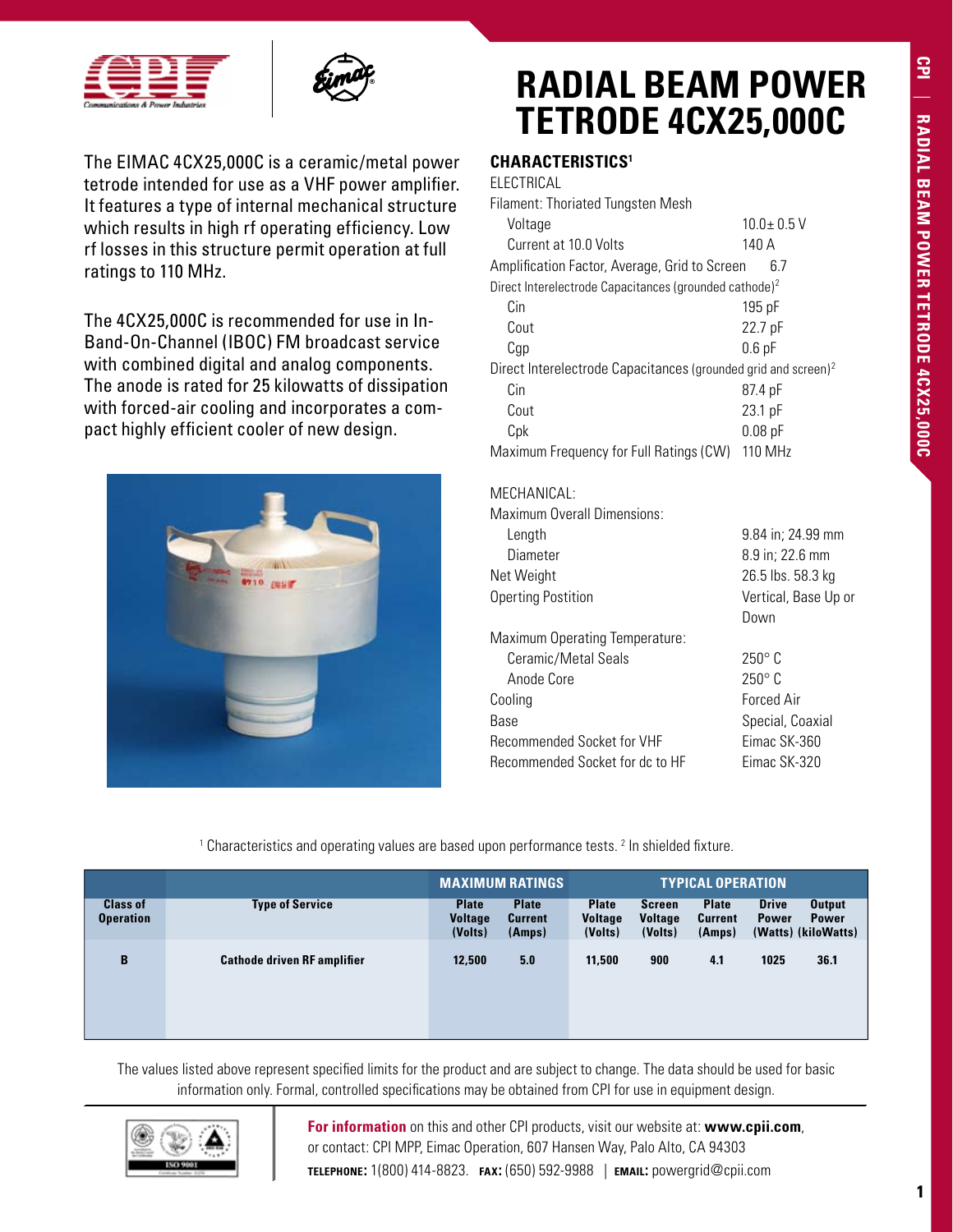

TYPICAL OPERATION (Measured data at 107.1 MHz):

ANODE VOLTAGE 9.0 11.5 12.0 kVdc SCREEN VOLTAGE 800 650 1000 Vdc GRID VOLTAGE -300 -400 -500 Vdc



#### **RADIO FREQUENCY POWER AMPLIFIER CATHODE GROUNDED FM continuous service Grid driven Class C**

ABSOLUTE MAXIMUM RATINGS:

|                                                                                                        |                | ANODE CURRENT                                  | 4.15          | 3.75 | 3.54         | Adc  |  |
|--------------------------------------------------------------------------------------------------------|----------------|------------------------------------------------|---------------|------|--------------|------|--|
| DC ANODE VOLTAGE                                                                                       | 12.5 kilovolts | SCREEN CURRENT*                                | 200           | 160  | 238          | mAdc |  |
| DC SCREEN VOLTAGE                                                                                      | 2.0 kilovolts  | <b>GRID CURRENT*</b>                           | 38            | 60   | 53           | mAdc |  |
| DC GRID VOLTAGE                                                                                        | -1.5 kilovolts | DRIVING POWER*                                 | 360           | 405  | 340          | W    |  |
| DC ANODE CURRENT                                                                                       | 5.0 Amperes    | Useful Power Output*#                          | 28.9          | 33.2 | 34.4         | kW   |  |
| ANODE DISSIPATION                                                                                      | 25 kilowatts   | EFFICIENCY*                                    | 77.4          | 77.6 | 81.0         | $\%$ |  |
| SCREEN DISSIPATION                                                                                     | 450 Watts      | POWER GAIN*                                    | 19.0          | 19.1 | 20.0         | dB   |  |
| <b>GRID DISSIPATION</b>                                                                                | 200 Watts      | * Will vary from tube to tube                  |               |      |              |      |  |
|                                                                                                        |                | # Delivered to load (1:1.1 VSWR)               |               |      |              |      |  |
| <b>RADIO FREQUENCY POWER AMPLIFIER</b><br><b>GRIDS GROUNDED FOR RF</b><br><b>FM continuous service</b> |                | TYPICAL OPERATION (Measured data at 97.6 MHz): |               |      |              |      |  |
| <b>Cathode driven Class B</b>                                                                          |                | ANODE VOLTAGE                                  | 11.0          |      | kVdc         |      |  |
| ABSOLUTE MAXIMUM RATINGS:                                                                              |                | SCREEN VOLTAGE<br><b>GRID VOLTAGE</b>          | 900<br>$-200$ |      | Vdc<br>Vdc   |      |  |
| DC ANODE VOLTAGE                                                                                       | 12.5 kilovolts | ANODE CURRENT                                  | 4.1           |      | Adc          |      |  |
| DC SCREEN VOLTAGE                                                                                      | 2.0 kilovolts  | SCREEN CURRENT*<br><b>GRID CURRENT*</b>        | 235<br>30     |      | mAdc<br>mAdc |      |  |
| DC GRID VOLTAGE                                                                                        | -1.5 kilovolts | DRIVING POWER*                                 | 1025          |      | W            |      |  |
| DC ANODE CURRENT                                                                                       | 5.0 Amperes    | USEFUL POWER OUTPUT#                           | 36.1          |      | kW           |      |  |
| ANODE DISSIPATION                                                                                      | 25 kilowatts   | POWER GAIN                                     | 15.1          |      | dB           |      |  |
| SCREEN DISSIPATION                                                                                     | 450 Watts      | * Will vary from tube to tube                  |               |      |              |      |  |
| <b>GRID DISSIPATION</b>                                                                                | 200 Watts      | # Delivered to load (1:1.1 VSWR)               |               |      |              |      |  |
|                                                                                                        |                |                                                |               |      |              |      |  |

NOTE: TYPICAL OPERATION data are obtained by actual measurement or by calculation from published characteristic curves. To obtain the anode current shown at the specified bias, screen and anode voltages, adjustment of rf grid voltage is assumed. If this procedure is followed, there will be little variation in output power when the tube is replaced, even though there may be some variation in grid and screen currents. The grid and screen currents which occur when the desired anode current is obtained are incidental and vary from tube to tube. These current variations cause no performance degradation providing the circuit maintains the correct voltage in the presence of the current variations.

| RANGE VALUES FOR EQUIPMENT DESIGN | Min | Nom Max           |     |   |
|-----------------------------------|-----|-------------------|-----|---|
| Filament Current at 10.0 volts    | 135 | <b>Contractor</b> | 146 | A |

**CPI** |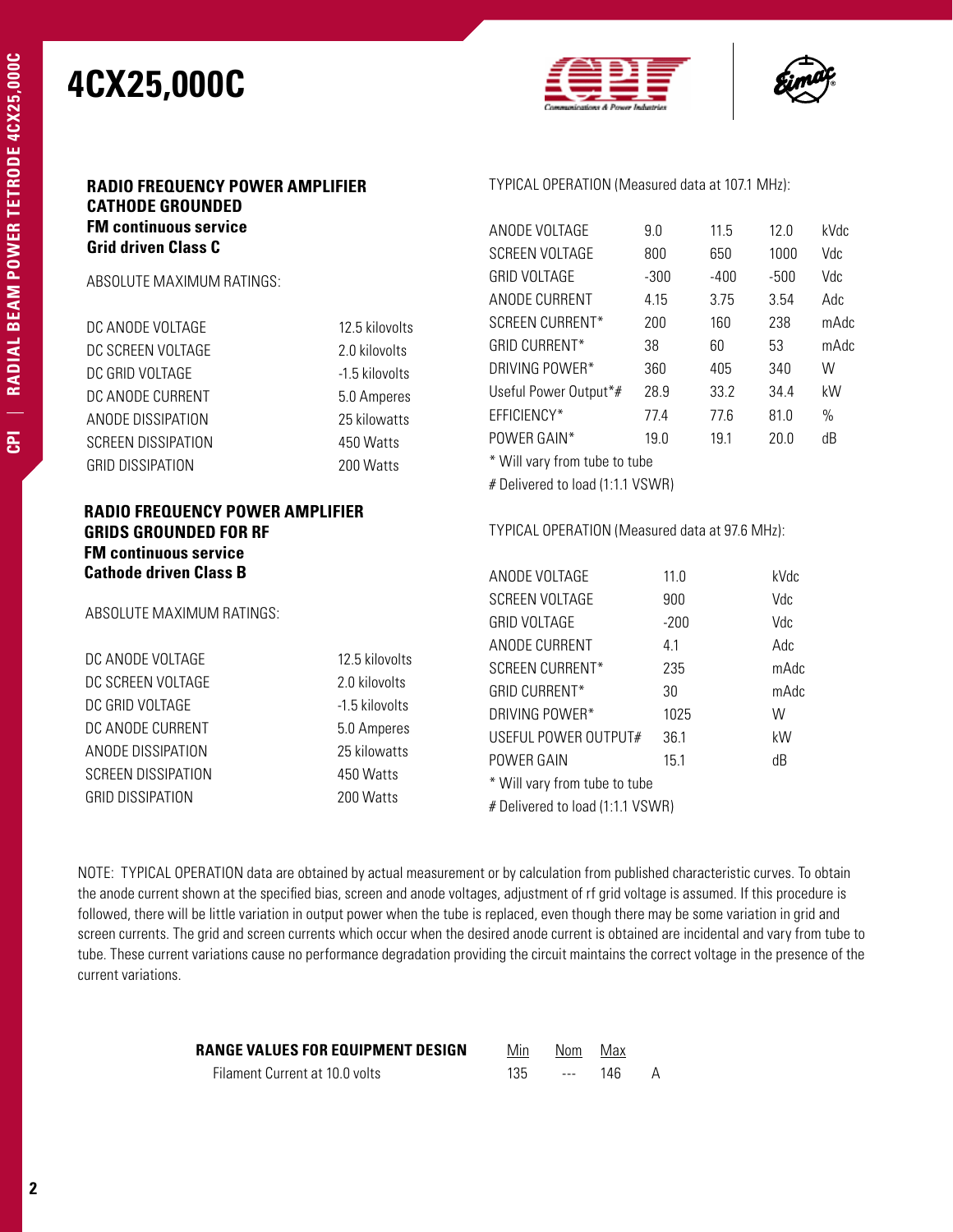



#### **MECHANICAL**

STORAGE - If a tube is to be stored as a spare it should be kept in its original shipping carton, with the original packing material, to minimize the possibility of handling damage.

MOUNTING - The 4CX25,000C must be operated with its axis vertical. The base of the tube may be up or down at the convenience of the designer.

SOCKET and CHIMNEY - The EIMAC Air-System Socket type SK-320 is designed for use with the 4CX25,000C in dc or LF/HF applications. For VHF applications a type SK-360 air-system socket is recommended. The use of the recommended air flow through an air-system socket will provide effective cooling of the base, with air then guided to the anode cooling fins by an air chimney (not supplied.)

COOLING - The maximum temperature rating for the external surfaces of this tube is 250°C, and sufficient forced-air cooling must be used in all applications to keep the temperature of the anode (at the base of the cooling fins) and the temperature of the ceramic/metal seals comfortably below this rated maximum.

It is considered good engineering practice to design for a maximum anode core temperature of 225°C. Temperature-sensitive paints are available for checking base and seal temperatures before any design is finalized. CPI EIMAC Application Bulletin #20 titled "Measuring Temperature of Power Grid Tubes" is available on request.

It is also good practice to allow for variables such as dirty air filters, rf seal heating, and the fact that the anode cooling fins may not be clean if the tube has been in service for a considerable length of time. Special attention is required in cooling the center of the stem (base), by means of special directors orother provision.

An air interlock system should be incorporated in the design to automatically remove all voltages from the tube in case of even partial failure of the tube cooling air. Sensing exhaust air temperature is recommended.

Minimum air flow requirements for a maximum anode temperature of 225°C (or a maximum outlet air temperature of 160°C, whichever is reached first) for various altitudes and dissipation levels are listed on page 4. Pressure drop values are approximate and are for the tube anode cooler only. Pressure drop in a typical installation will be higher because of system loss and back pressure in ducting.

When long life and consistent performance are factors cooling in excess of minimum requirements is normally beneficial.

If all cooling air is not passed around the base of the tube and through the socket, then arrangements must be made to assure adequate cooling of the tube base and the socket contacts. Movement of cooling air around the base of the tube accomplishes a double purpose in keeping the tube base and the socket contact fingers at a safe operating temperature.

The contact fingers in the socket are made of beryllium copper. If this material is allowed to reach 150°C and held there for an appreciable length of time the fingers may lose their temper, or springy characteristics. If this were to happen poor contact and resultant arcing can take place which can burn/melt the metal at the tube surface, which is a part of the vacuum envelope. Catastrophic tube loss could occur.

Air flow must be applied before or simultaneously with the application of power, including the tube filament and should normally be maintained for a short period of time after all power is removed to allow for tube cool down.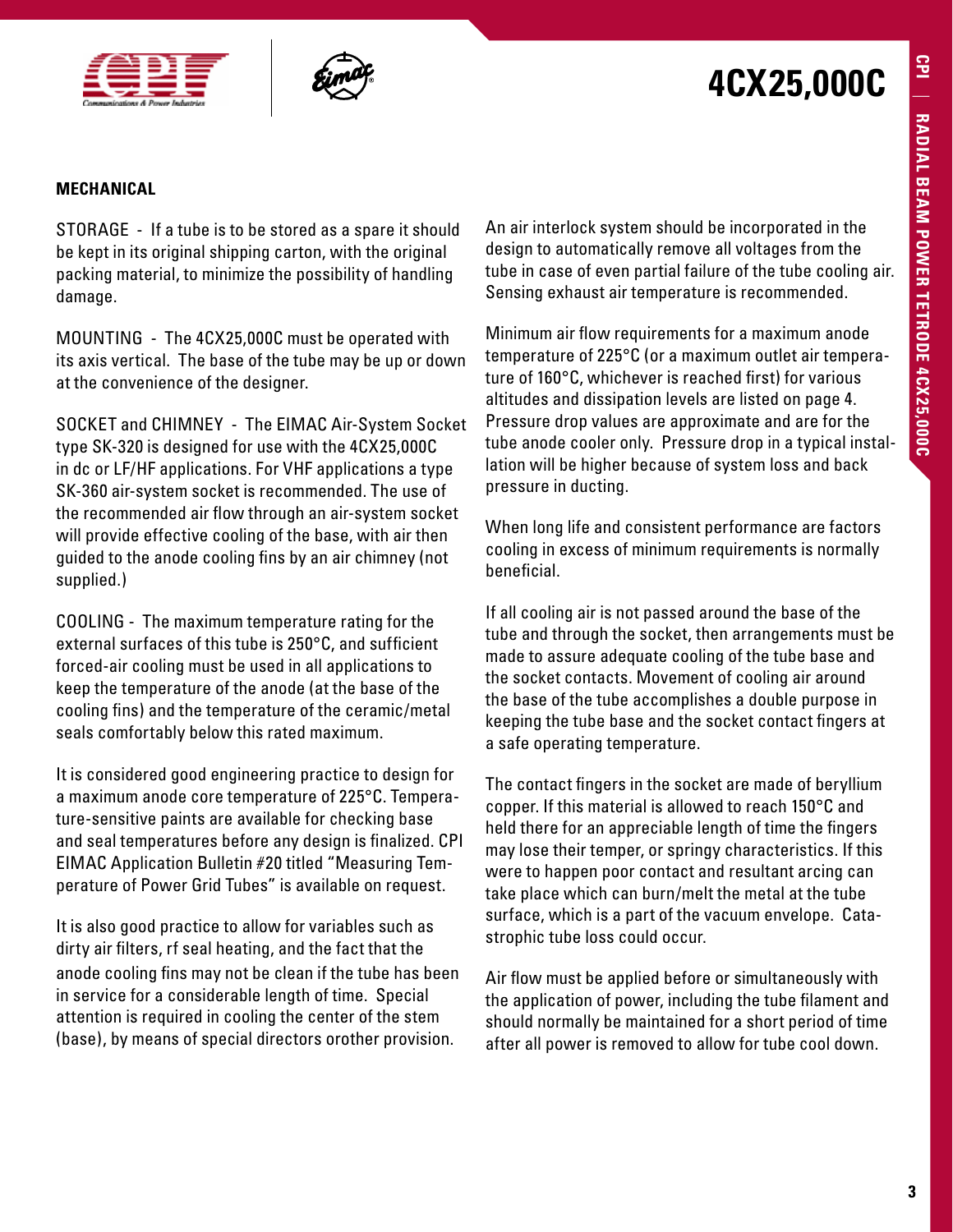



| Inlet Air Temperature = $25^{\circ}$ C |                    |                 |                 |  |  |
|----------------------------------------|--------------------|-----------------|-----------------|--|--|
|                                        | Anode              | <b>Air Flow</b> | <b>Pressure</b> |  |  |
|                                        | <b>Dissipation</b> | (CFM)           | <b>Drop</b>     |  |  |
|                                        | (kilowatts)        |                 | (In. of Water)  |  |  |
| Sea Level                              | 10.0               | 150             | 0.3             |  |  |
|                                        | 15.0               | 320             | 0.9             |  |  |
|                                        | 20.0               | 550             | 2.2             |  |  |
|                                        | 25.0               | 840             | 4.6             |  |  |
| <b>5000 Feet</b>                       | 10.0               | 190             | 0.3             |  |  |
|                                        | 15.0               | 390             | 1.0             |  |  |
|                                        | 20.0               | 660             | 2.6             |  |  |
|                                        | 25.0               | 1010            | 5.2             |  |  |
| 10,000 Feet                            | 10.0               | 230             | 0.4             |  |  |
|                                        | 15.0               | 470             | 1.1             |  |  |
|                                        | 20.0               | 800             | 2.8             |  |  |
|                                        | 25.0               | 1230            | 5.9             |  |  |

| Inlet Air Temperature = $50^{\circ}$ C |                    |                 |                 |  |  |
|----------------------------------------|--------------------|-----------------|-----------------|--|--|
|                                        | Anode              | <b>Air Flow</b> | <b>Pressure</b> |  |  |
|                                        | <b>Dissipation</b> | (CFM)           | Drop            |  |  |
|                                        | (kilowatts)        |                 | (In. of Water)  |  |  |
| Sea Level                              | 10.0               | 220             | 0.5             |  |  |
|                                        | 15.0               | 460             | 1.5             |  |  |
|                                        | 20.0               | 780             | 3.6             |  |  |
|                                        | 25.0               | 1200            | 7.7             |  |  |
| <b>5000 Feet</b>                       | 10.0               | 270             | 0.5             |  |  |
|                                        | 15.0               | 550             | 1.6             |  |  |
|                                        | 20.0               | 950             | 4.1             |  |  |
|                                        | 25.0               | 1450            | 8.9             |  |  |
| 10,000 Feet                            | 10.0               | 320             | 0.6             |  |  |
|                                        | 15.0               | 670             | 1.8             |  |  |
|                                        | 20.0               | 1140            | 4.7             |  |  |
|                                        | 25.0               | 1760            | 10.3            |  |  |

#### **ELECTRICAL**

ABSOLUTE MAXIMUM RATINGS - Values shown for each type of service are based on the "absolute system" and are not to be exceeded under any service conditions. Ratings are limiting values outside which the serviceability of the tube may be impaired.

In order not to exceed absolute ratings the equipment designer has the responsibility of determining an average design value for each rating below the absolute value of that rating by a safety factor so that the absolute values will never be exceeded under any usual conditions of supply-voltage variation, load variation, or manufacturing variation in the equipment itself. It does not necessarily follow that combinations of absolute maximum ratings can be attained simultaneously.

FILAMENT WARMUP - In-rush current should be limited to 300 amperes. A suitable step-start procedure can accomplish this, or an impedance-limited transformer designed for this purpose can be used. Once normal filament voltage has been applied, a warm-up period of five seconds is generally sufficient before commencing operation at full power.

FILAMENT OPERATION - This tube is designed for commercial service, with no more than one normal off/on filament cycle per day. If additional cycling is anticipated it is recommended the user contact an Applications Engineer at CPI Eimac for additional information.

With a new tube, or one that has been in storage for some period of time, operation with filament voltage only applied for a period

| ľ      |
|--------|
| ŕ      |
| ľ      |
| Г      |
| ŕ      |
|        |
| Ì      |
| ŀ      |
| ĺ      |
| ī<br>1 |
|        |
| ſ      |
| ľ      |
| ſ      |
|        |
| ١      |
|        |
|        |
| I      |
|        |
|        |
| İ      |
| r      |
|        |
| I<br>Ĭ |
| Ē      |
| i<br>L |
|        |
|        |
| ſ      |
|        |
| Ė      |
| C      |
| ţ      |
| r      |
| í      |
| Ē      |
|        |
|        |
|        |
|        |
|        |

<u>ت</u>

<u>පි</u>

| Inlet Air Temperature = $35^{\circ}$ C |                    |                 |                 |  |  |  |
|----------------------------------------|--------------------|-----------------|-----------------|--|--|--|
|                                        | Anode              | <b>Air Flow</b> | <b>Pressure</b> |  |  |  |
|                                        | <b>Dissipation</b> | (CFM)           | <b>Drop</b>     |  |  |  |
|                                        | (kilowatts)        |                 | (In. of Water)  |  |  |  |
| Sea Level                              | 10.0               | 180             | 0.4             |  |  |  |
|                                        | 15.0               | 370             | 1.1             |  |  |  |
|                                        | 20.0               | 630             | 2.7             |  |  |  |
|                                        | 25.0               | 960             | 5.6             |  |  |  |
| <b>5000 Feet</b>                       | 10.0               | 210             | 0.4             |  |  |  |
|                                        | 15.0               | 440             | 1.2             |  |  |  |
|                                        | 20.0               | 590             | 2.0             |  |  |  |
|                                        | 25.0               | 1170            | 6.4             |  |  |  |
| 10,000 Feet                            | 10.0               | 260             | 0.4             |  |  |  |
|                                        | 15.0               | 540             | 1.4             |  |  |  |
|                                        | 20.0               | 920             | 3.4             |  |  |  |
|                                        | 25.0               | 1410            | 7.3             |  |  |  |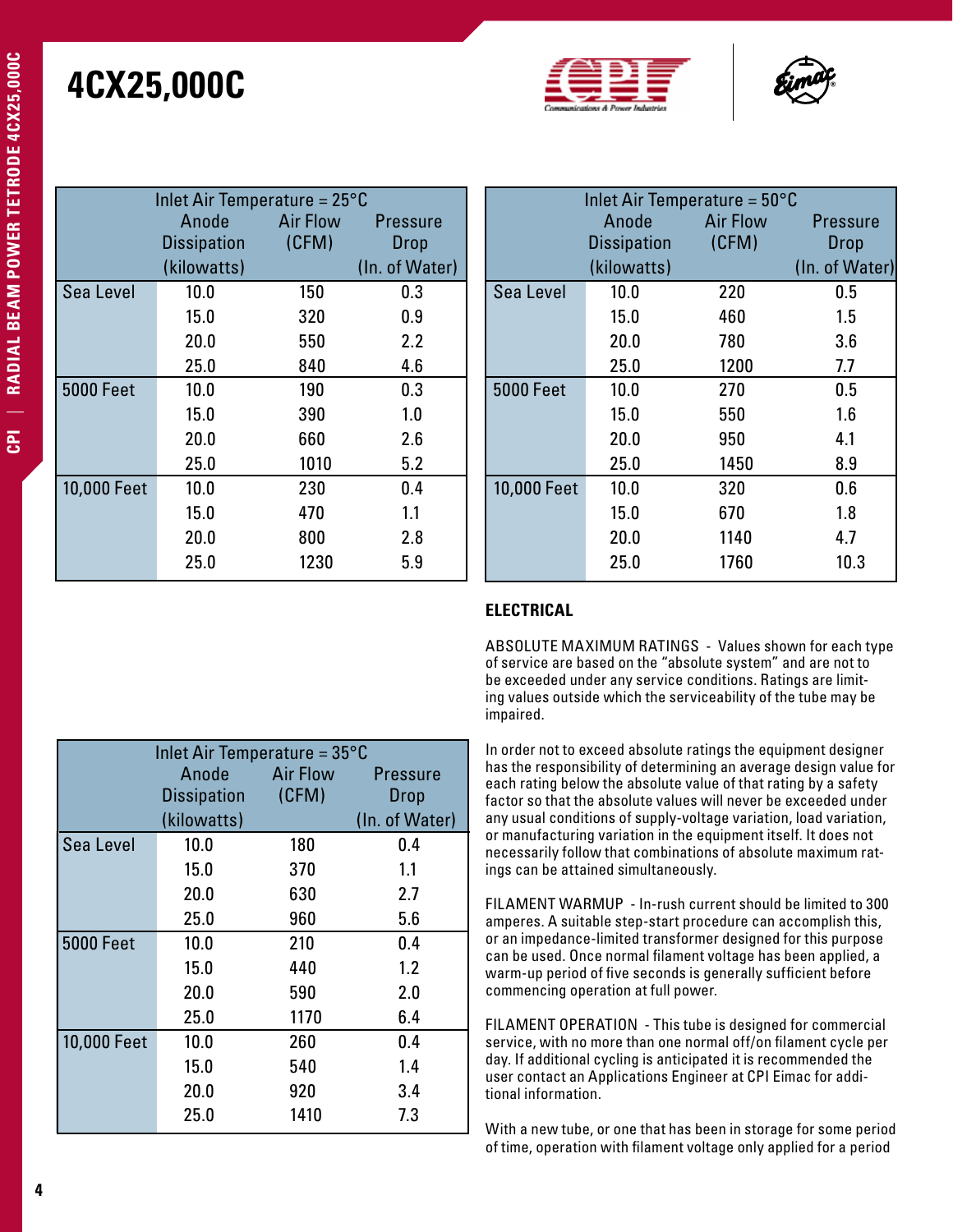



of 30 to 60 minutes is recommended before full operation begins. This allows the active getter mounted within the filament structure to absorb any residual gas molecules, which have accumulated during storage.

At rated (nominal) filament voltage the peak emission capability of the tube is many times that needed for communications service. A reduction in filament voltage will lower the filament temperature, which will substantially increase life expectancy. The correct value of filament voltage should be determined for the particular application. It is recommended the tube be operated at full nominal voltage for an initial stabilization period of 100 to 200 hours before any action is taken to operate at reduced voltage. The voltage should gradually be reduced until there is a slight degradation in performance (such as power output or distortion.)

The voltage should then be increased a few tenths of a volt above the value where performance degradation was noted for operation. The operating point should be rechecked after 24 hours.

Filament voltage should be closely regulated when voltage is to be reduced below nominal in this manner, to avoid any possible adverse influence by normal line voltage variations.

Periodically throughout the life of the tube the procedure outlined above for voltage reduction should be repeated with voltage reset as required, to assure best tube life.

Filament voltage should be measured at the tube base or socket with a known-accurate rms-responding meter.

EIMAC Application Bulletin #18 titled "Extending Transmitter Tube Life" contains valuable information and is available on request.

ELECTRODE DISSIPATION RATINGS - The maximum dissipation ratings for the 4CX25,000C must be respected to avoid damage to the tube. An exception is the anode dissipation which may be permitted to rise above the rated maximum during brief periods (ten seconds maximum) such as may occur during tuning.

GRID OPERATION - The maximum rated control grid dissipation is 200 Watts, determined approximately by the product of the dc grid current and the peak positive grid voltage. A protective spark-gap device should be connected between the control grid and the cathode to guard against excessive voltage. The maximum dc grid voltage (bias) is -1.5 kvdc.

SCREEN OPERATION - The maximum screen grid dissipation is 450 Watts. With no ac applied to the screen grid, dissipation is simply the product of dc screen voltage and the dc screen cur-

rent. With modulation dissipation is dependent on rms screen voltage and rms screen current.

CW operation at VHF frequencies above the maximum frequency rating for CW service may add significantly to the total screen grid dissipation due to the ac charging current in internal capacitance between the screen grid and anode. Operation at lower anode voltage and/or lower drive levels will reduce the dissipation.

Anode voltage, anode loading, or bias voltage must never be removed while filament and screen voltages are present, since screen dissipation ratings will be exceeded. A protective sparkgap device should be connected between the screen grid and the cathode to guard against excessive voltage.

The tube may exhibit reversed (negative) screen current under some operating conditions. The screen supply voltage must be maintained constant for any values of negative and positive screen current which may be encountered. Dangerously high anode current may flow if the screen power supply exhibits a rising voltage characteristic with negative screen current. Stabilization may be accomplished with a bleeder resistor connected from screen to cathode to assure that net screen supply current is always positive. This is essential if a series electronic regulator is employed.

FAULT PROTECTION - In addition to the normal anode overcurrent interlock, screen current interlock, and cooling air flow interlock, the tube must be protected from internal damage caused by an internal anode arc which may occur at high voltages. A protective resistance of approx. 5 to 10 Ohms, 500 Watts should always be connected in series with the tube anode to absorb power supply stored energy if an internal arc should occur. If power supply stored energy is high an electronic crowbar, which will discharge power supply capacitors in a few microseconds after the start of an arc, is recommended. The protection criteria for each electrode supply is to short each electrode to ground, one at a time, through a vacuum relay switch and a 6-inch section of #30 AWG copper wire. The wire will remain intact if protection is adequate. EIMAC's Application Bulletin #17 titled "Fault Protection" contains considerable detail and is available on request.

HIGH VOLTAGE - Normal operating voltages used with this tube are deadly. The equipment must be designed properly and operating precautions must be followed. Design all equipment so that no one can come in contact with high voltages. All equipment must include safety enclosures for high voltage circuits and terminals, with interlock switches to open primary circuits of the power supply and to discharge high voltage capacitors whenever access doors are opened. Interlock switches must not be bypassed or "cheated" to allow operation with access doors open. Always remember that HIGH VOLTAGE CAN KILL.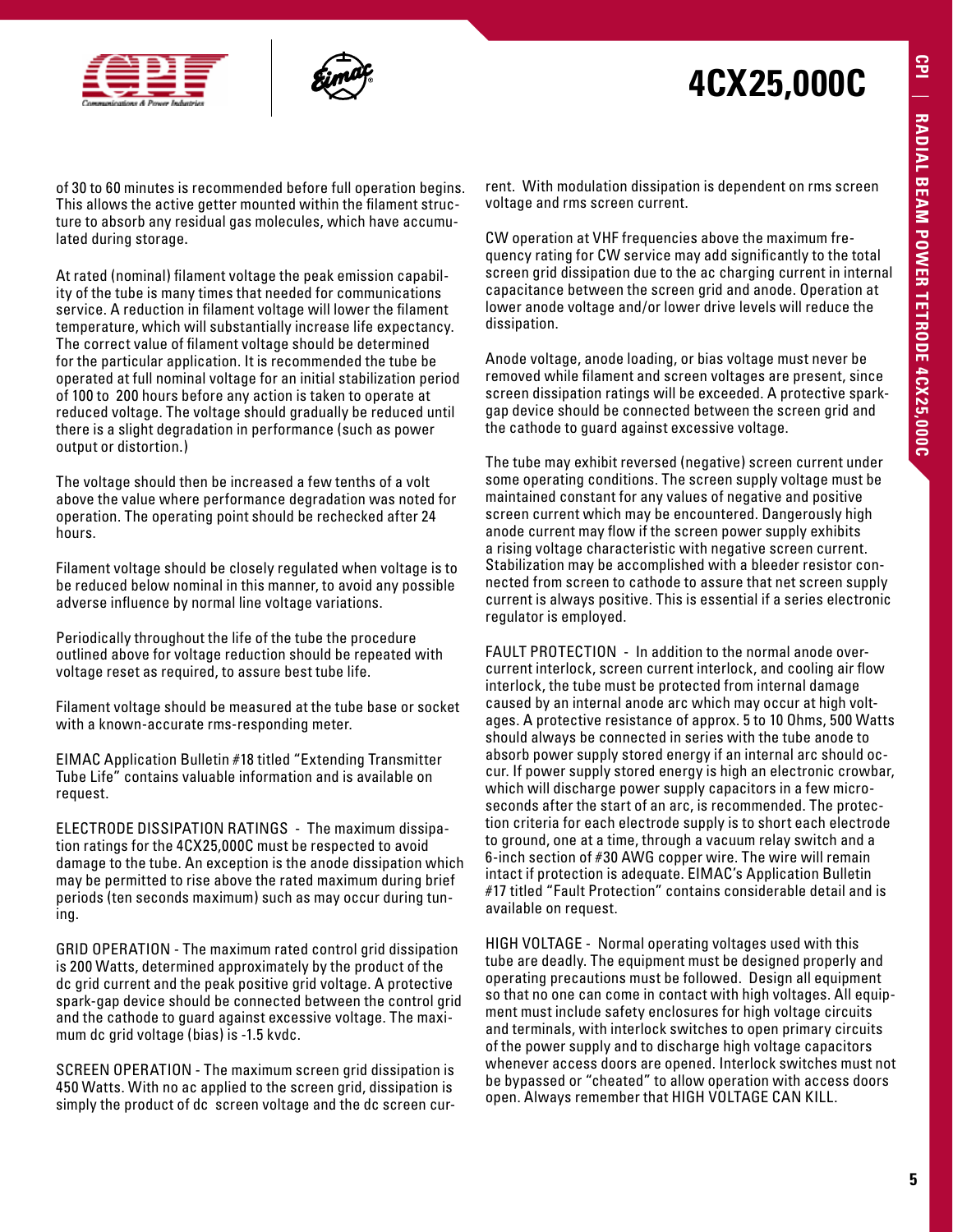



RADIO-FREQUENCY RADIATION - Avoid exposure to strong rf fields even at relatively low frequency. Absorption of rf energy by human tissue is dependent on frequency. Under 300 MHz most of the energy will pass completely through the human body with little attenuation or heating effect. Public health agencies are concerned with the hazard, and the published OSHA (Occupational Safety and Health Administration) or other local recommendations to limit prolonged exposure of rf radiation should be followed.

INTERELECTRODE CAPACITANCE - The actual internal electrode capacitance of a tube is influenced by many variables in most applications, such as stray capacitance to the chassis, capacitance added by the socket used, stray capacitance between tube terminals and wiring effects. To control the actual capacitance values within the tubes, as the key component involved, the industry and Military Services use a standard test procedure as described in Electronic Industries Association Standard RS-191. This requires the use of specially constructed test fixtures which effectively shield all external tube leads from each other

and eliminates any capacitance reading to "ground." The test is performed on a cold tube. Other factors being equal, controlling internal tube capacitance in this way normally assures good interchangeability of tubes over a period of time, even when the tube may be made by different manufacturers.

The capacitance values shown in the manufacturer's technical data, or test specifications, normally are taken in accordance with Standard RS-191.

The equipment designer is therefore cautioned to make allowance for the actual capacitance values which will exist in any normal application. Measurements should be taken with the socket and mounting which represent approximate final layout if capacitance values are highly significant in the design.

SPECIAL APPLICATIONS - When it is desired to operate this tube under conditions widely different from those listed here, write to CPI MPP, Eimac Operation, Applications Engineering, 607 Hansen Way, Palo Alto, CA 94304 U.S.A.

#### OPERATING HAZARDS

Proper use and safe operating practices with respect to power tubes are the responsibility of equipment manufacturers and users of such tubes. All persons who work with and are exposed to power tubes, or equipment that utilizes such tubes, must take precautions to protect themselves against possible serious bodily injury. DO NOT BE CARELESS AROUND SUCH PRODUCTS.

The operation of this tube may involve the following hazards, any one of which, in the absence of safe operating practices and precautions, could result in serious harm to personnel.

HIGH VOLTAGE – Normal operating voltages can be deadly. Remember the HIGH VOLTAGE CAN KILL.

LOW-VOLTAGE HIGH-CURRENT CIRCUITS - Personal jewelry, such as rings, should not be worn when working with filament contacts or connectors as a short circuit can produce very high current and melting, resulting in severe burns.

RF RADIATION – Exposure to strong rf fields should be avoided, even at relatively low frequencies. CARDIAC PACEMAKERS MAY BE AFFECTED.

HIGH VOLTAGE – Normal operating voltages can be deadly. Remember the HIGH VOLTAGE CAN KILL.

LOW-VOLTAGE HIGH-CURRENT CIRCUITS - Personal jewelry, such as rings, should not be worn when working with filament contacts or connectors as a short circuit can produce very high current and melting, resulting in severe burns.

RF RADIATION – Exposure to strong rf fields should be avoided, even at relatively low frequencies. CARDIAC PACEMAKERS MAY BE AFFECTED.

HOT SURFACES – Surfaces of tubes can reach temperatures of several hundred C and cause serious burns if touched for several minutes after all power is removed.

MATERIAL COMPLIANCE - This product and package conforms to the conditions and limitations specified in 49CFR 173.424 for radioactive material, excepted package-instruments or articles, UN2910. In addition, this product and package contains no beryllium oxide (BeO).

**CPI** |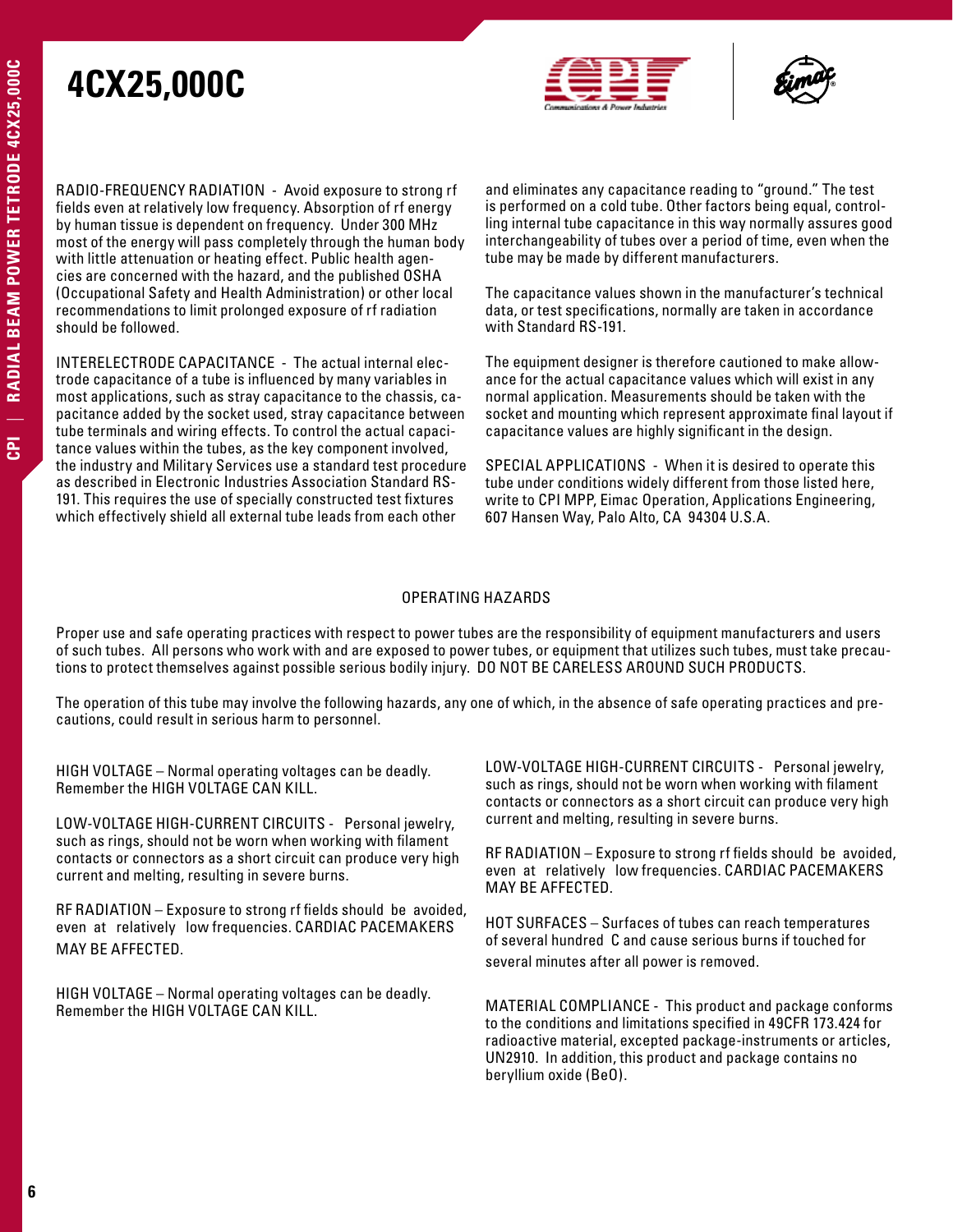